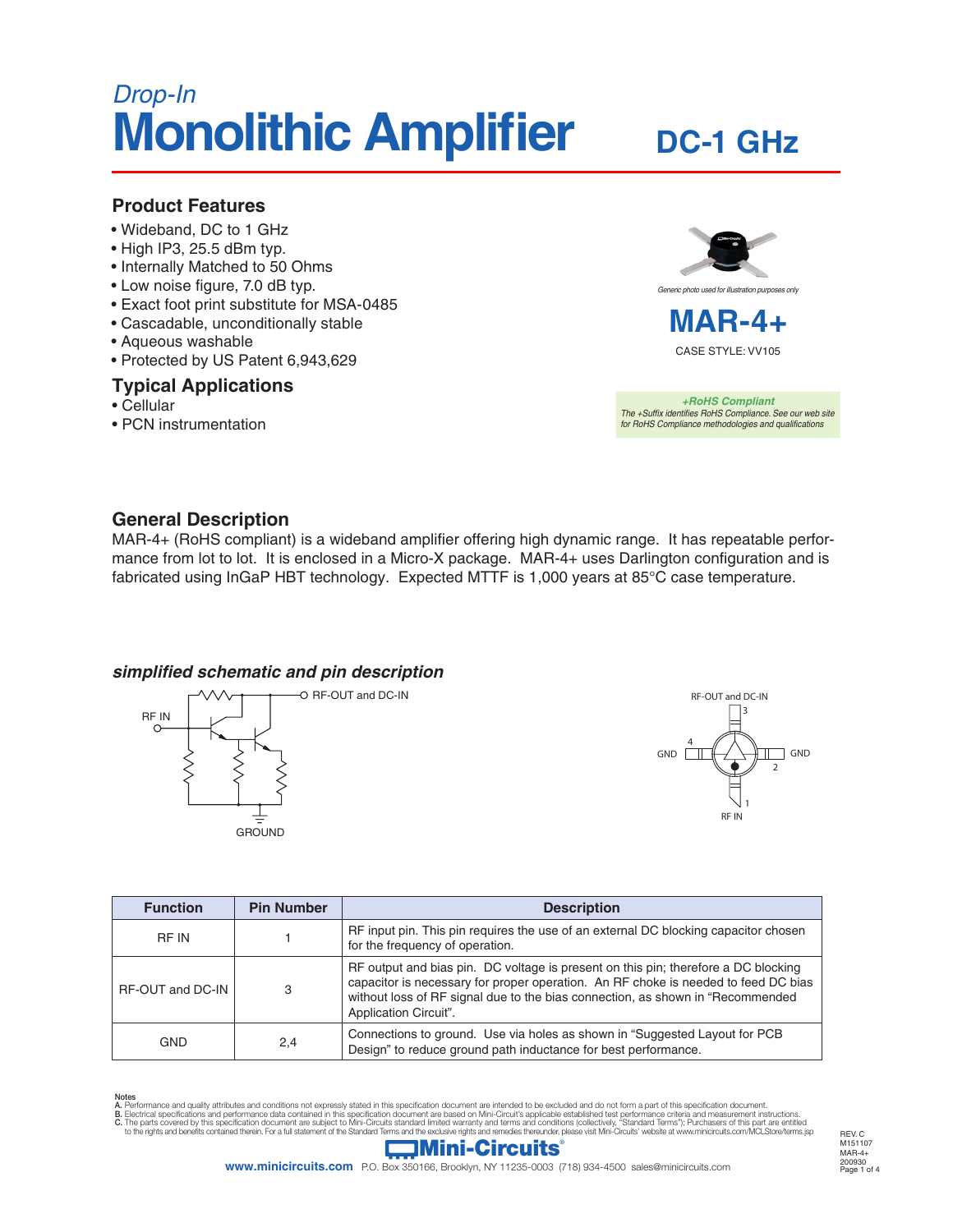#### **Electrical Specifications at 25°C and 50mA, unless noted**

| <b>Parameter</b>                                  |                          | Min.                                               | Typ. <sup>3</sup> | Max. | <b>Units</b>        |
|---------------------------------------------------|--------------------------|----------------------------------------------------|-------------------|------|---------------------|
| Frequency Range*                                  |                          | DC                                                 |                   | 1    | <b>GHz</b>          |
| Gain                                              | $f=0.1$ GHz<br>$f=1$ GHz | $\qquad \qquad \longleftarrow$<br>7.0 <sup>2</sup> | 8.3<br>8.0        |      | dB                  |
| Input Return Loss                                 | $f = DC$ to 1 GHz        |                                                    | 14                |      | dB                  |
| <b>Output Return Loss</b>                         | $f = DC$ to 1 GHz        |                                                    | 10                |      | dB                  |
| Output Power @ 1 dB compression                   | $f = 1$ GHz              |                                                    | $+12.5$           |      | dB <sub>m</sub>     |
| Output IP3                                        | $f=1$ GHz                |                                                    | $+25.5$           |      | dB <sub>m</sub>     |
| Noise Figure                                      | $f=1$ GHz                |                                                    | 6.0               |      | dB                  |
| Recommended Device Operating Current              |                          |                                                    | 50                |      | mA                  |
| <b>Device Operating Voltage</b>                   |                          |                                                    | 5.25              |      | $\vee$              |
| Device Voltage Variation vs. Temperature at 50 mA |                          |                                                    | $-2.2$            |      | $mV$ <sup>o</sup> C |
| Device Voltage Variation vs. Current at 25°C      |                          |                                                    | 23                |      | mV/mA               |
| Thermal Resistance, junction-to-case <sup>1</sup> |                          |                                                    | 152               |      | $\degree$ C/W       |

\*Guaranteed specification DC-1 GHz. Low frequency cut off determined by external coupling capacitors.

#### **Absolute Maximum Ratings**

| <b>Parameter</b>         | <b>Ratings</b>                      |  |
|--------------------------|-------------------------------------|--|
| Operating Temperature    | -40 $^{\circ}$ C to 85 $^{\circ}$ C |  |
| Storage Temperature      | $-55^{\circ}$ C to 100 $^{\circ}$ C |  |
| <b>Operating Current</b> | 85 <sub>m</sub> A                   |  |
| <b>Power Dissipation</b> | 500mW                               |  |
| Input Power              | 13dBm                               |  |

Note: Permanent damage may occur if any of these limits are exceeded.

These ratings are not intended for continuous normal operation.

1 Case is defined as ground leads. 2 Full temperature range.

3 Based on test data of Model MAR-4SM+ (Case Style WW107).

Notes<br>A. Performance and quality attributes and conditions not expressly stated in this specification document are intended to be excluded and do not form a part of this specification document.<br>B. Electrical specifications

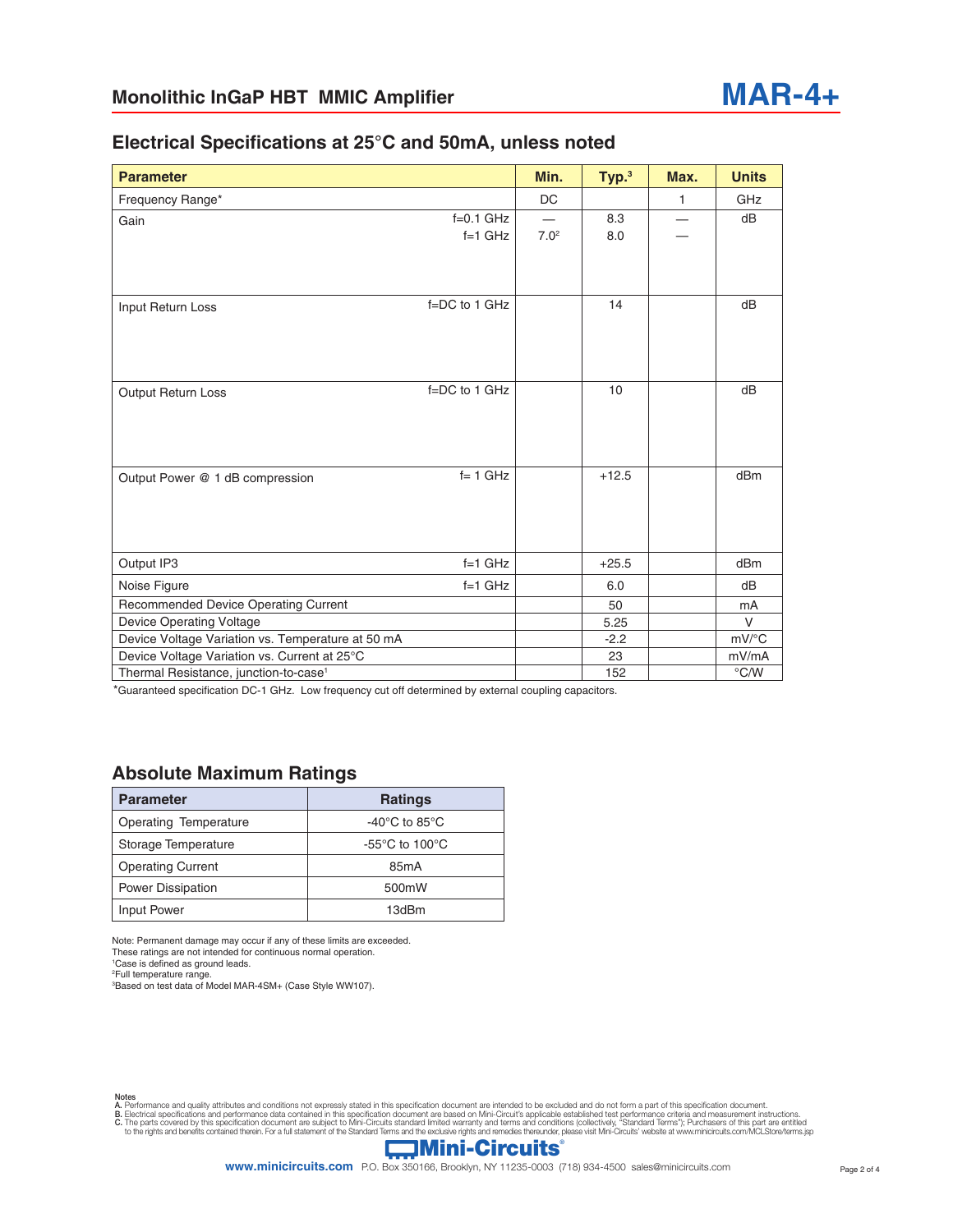## **Product Marking**



Markings in addition to model number designation may appear for internal quality control purposes.

#### **Additional Detailed Technical Information**

Additional information is available on our web site. To access this information enter the model number on our web site home page.

#### **Performance data, graphs, s-parameter data set (.zip file)**

Plastic micro-x, .085 body diameter, lead finish: matte-tin **Case Style: VV105**

**Tape & Reel: F20**

#### **Suggested Layout for PCB Design: PL-262**

**Evaluation Board: TB-432-4+**

#### **Environmental Ratings: ENV08T3**

#### **Recommended Application Circuit**



| <b>R BIAS</b> |                                                |  |  |  |  |
|---------------|------------------------------------------------|--|--|--|--|
| <b>Vcc</b>    | "1%" Res. Values (ohms)<br>for Optimum Biasing |  |  |  |  |
| 7             | 34.8                                           |  |  |  |  |
| 8             | 54.9                                           |  |  |  |  |
| 9             | 75                                             |  |  |  |  |
| 10            | 95.3                                           |  |  |  |  |
| 11            | 115                                            |  |  |  |  |
| 12            | 133                                            |  |  |  |  |
| 13            | 154                                            |  |  |  |  |
| 14            | 174                                            |  |  |  |  |
| 15            | 196                                            |  |  |  |  |

Test Board includes case, connectors, and components (in bold) soldered to PCB

Notes<br>A. Performance and quality attributes and conditions not expressly stated in this specification document are intended to be excluded and do not form a part of this specification document.<br>B. Electrical specifications



**www.minicircuits.com** P.O. Box 350166, Brooklyn, NY 11235-0003 (718) 934-4500 sales@minicircuits.com Page 3 of 4